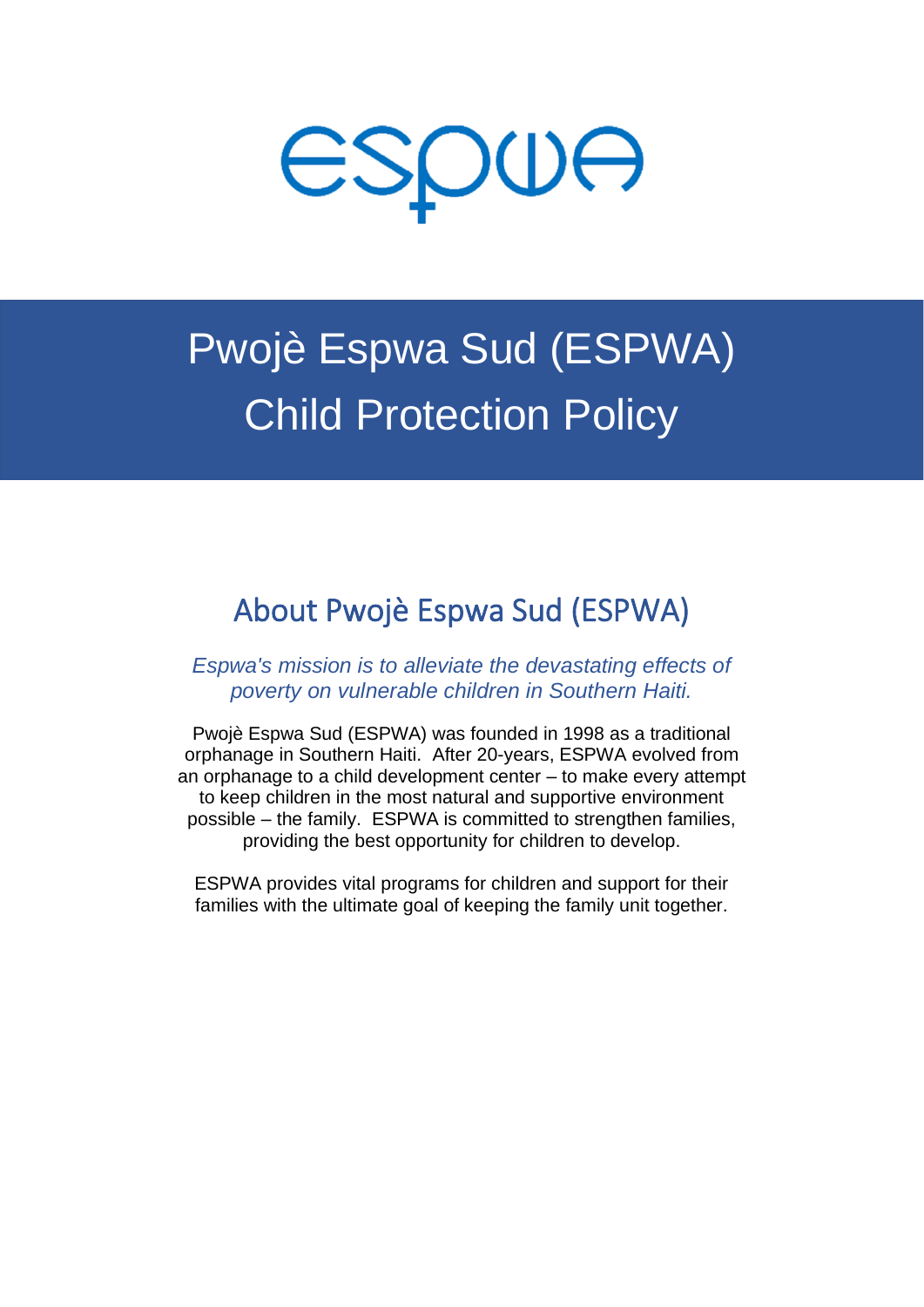# Policy Table of Contents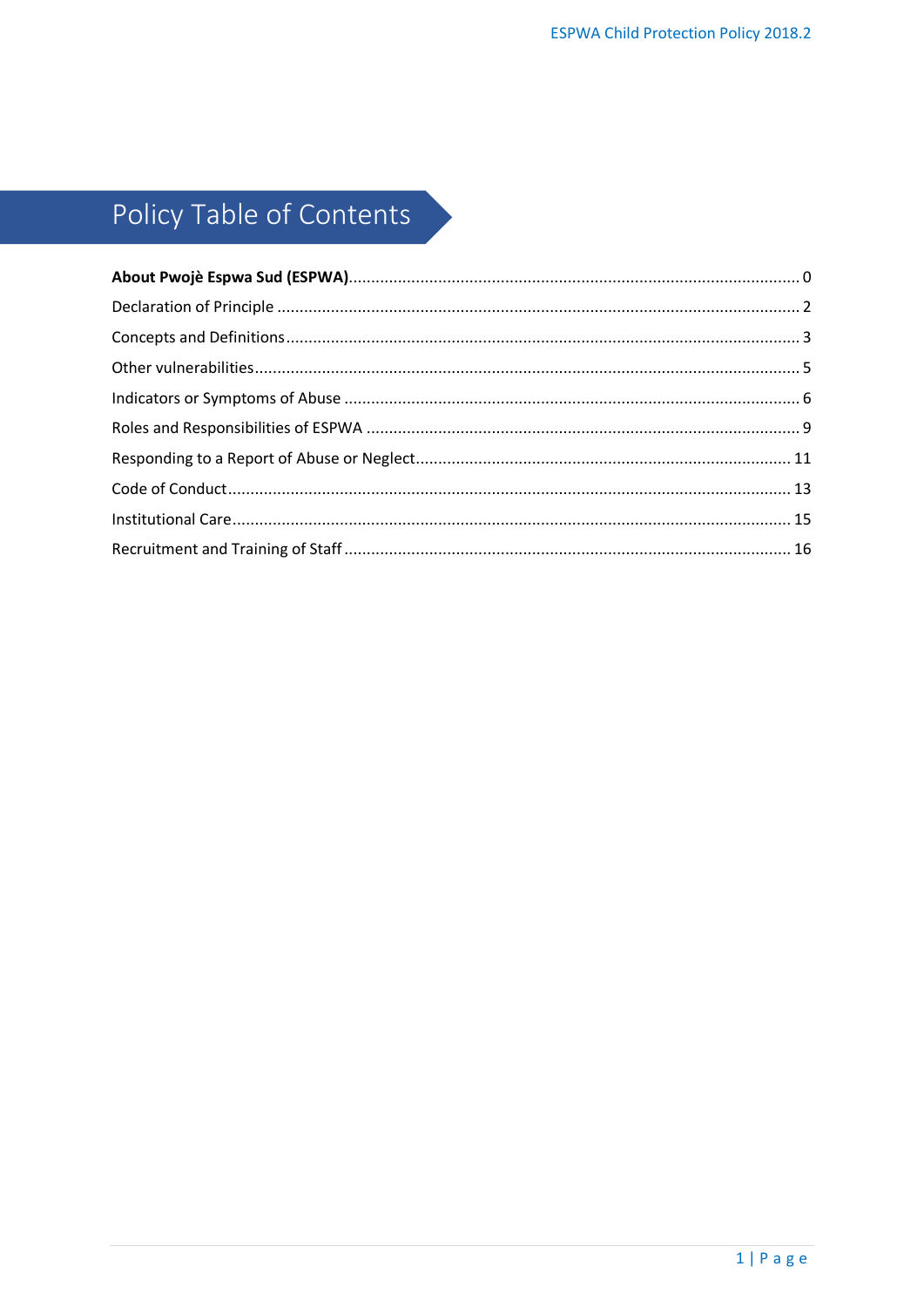## <span id="page-2-0"></span>Declaration of Principle

### The **Child Protection Policy of ESPWA** is based on the **United Nations Convention on the Rights of Children**, which stipulates in **Article 19** that:

Children have the right to be protected from malicious and ill-treatment, physical or mental. Governments should ensure that children are treated appropriately and are protected from violence, abuse or neglect from their parents, or any other person who takes care of them. Any form of discipline that includes violence is unacceptable.

Haiti ratified the **United Nations Convention on the Rights of Children** in December 1994, without declaration or reservation.

The **Child Protection Policy of ESPWA** is also based on a set of Haitian laws on child protection. We especially consider:

- 1. The law of 29 April 2003, on the elimination of all forms of abuse, violence, child abuse: **Article 2**,
- 2. The law of 6 July 2005, amending the sexual assault regime and eliminating discrimination against women: **Articles 2 and 3**,
- 3. The law of 22 December 1971, on who manages social activities in Haiti. This law gives **IBESR** the power to control all types of activities carried out in children's homes, their functioning, and the conditions for taking care of children. The **Act** also gives **IBESR** the authority to close any center that practices abuse and violence against children living in that center, including orphans, abandoned, and vulnerable children. And,
- 4. The law against human trafficking ratified by **Parliament** on 28 May 2014. This law provides a program of prevention, protection, and coordination against any person while considering the different categories of victims. **Section 2** applies particularly to children.

ESPWA undertakes to ensure that all children with whom they work are protected regardless of age, disability, gender, racial heritage, religious belief, sexual orientation, or identity. The organization explicitly recognizes the additional needs of children living in poverty, those from minority ethnic groups, and children with disabilities who face traditional barriers, specifically on discrimination and communication. The **Child Protection Policy of ESPWA** applies equally to all children without discrimination.

The following considerations are the key components of the approach taken by ESPWA in forming their Policy:

- 1. The well-being of children is paramount,
- 2. Prevention is vital,
- 3. Risk is actively managed,
- 4. Openness and responsibility are mandatory,
- 5. Appropriate partnership work is maintained with the State and other partners,
- 6. A culture of informed and equitable vigilance is promoted,
- 7. Staff skills are developed and updated regularly, and
- 8. The practice is regularly evaluated.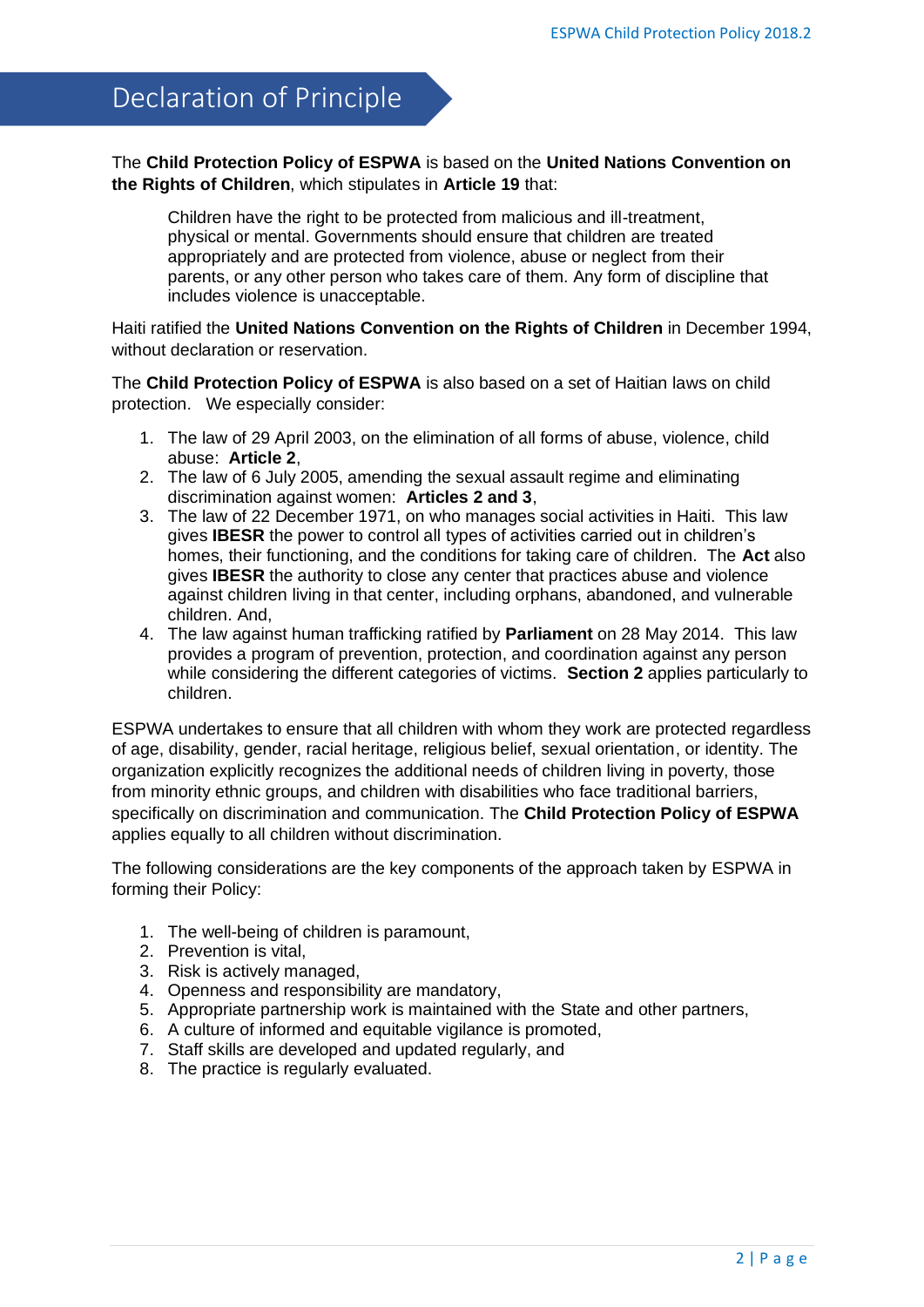# <span id="page-3-0"></span>Concepts and Definitions

For the purposes of this Policy, and in concurrence with the **United Nations Convention On the Rights of Children**, a child is defined as any person under the age of eighteen (18).

A **vulnerable adult** is "*a person over the age of 18 who is, or could, be in need of community care services for mental health reasons, learning disabilities, physical handicaps, age or illnesses which, as a result, makes it more vulnerable to maltreatment or abuse. This includes young people who have left the institutions, who have lived in difficult and dangerous* conditions such *as living on the streets or living in situations of slavery*." In this document, all child-related procedures should also be applied in the protection actions of vulnerable adults.

**Child abuse** or "**abuse**" is *"Any form of physical and/or emotional abuse, sexual abuse, neglect or improper treatment, or commercial exploitation or any other form of exploitation, compromising the health, survival, development or dignity of the child in a context of responsibility, trust or power* ». (Definition of WHO, 2020).

There are different forms of child abuse. A person may abuse or harm a child, or fail to prevent the nuisance that may be done to the child. Children may be abused by the family, in an institution or in an environment formed by people they know, or more rarely, by strangers (e.g. through the Internet). They may be abused by one or more adults, or by another or other children.

**Physical abuse** is a form of abuse that involves striking, shaking, violently pushing, poisoning, burning or scalding, drowning, choking, or any other form of physical nuisance to the child. Physical abuse can be caused by a parent or someone in charge of the child who is at the source or causes the symptoms of illness in the child.

**Emotional abuse** is a persistent form of child abuse that affects his or her emotional development. Emotional abuse can:

- 1. Consist of words or behaviors that show a child that it is useless or unloved, inadequate, or that it has a value only if it satisfies the needs of another person,
- 2. Consist in not giving the child the opportunity to express his or her point of view, silence them, or make fun of what they say, or how they communicate. This may be due to inappropriate expectations for the child's age or development.
- 3. Include interactions that are beyond the child's developmental capacity, as well as over protection and limitations in learning opportunities, or the prohibition of participation in normal social interaction.
- 4. Include being a witness or hearing about other abuse.
- 5. Involve harassment (or cyber harassment) where the child often feels exposed or in danger, or exploitation or corruption of children.

It is important to understand that a certain level of emotional abuse is present in all types of child abuse, but it can exist alone.

**Sexual abuse** involves a child or young person who takes part in sexual activities, even if this does not necessarily imply a high level of violence, whether or not the child is aware of what is happening. These activities may involve physical contact, including penetration (e.g. rape or oral sex) or non-penetrating acts such as masturbation, kissing the child, rubbing or touching clothing. This may also include non-contact activities, such as when children have to observe, or are part of the production of sexual images, or when children are encouraged to behave sexually inappropriately or are flattered in preparation for acts of abuse (including via the Internet). Sexual abuse is not only perpetrated by adult males. Women can also commit sexual abuse as well as other children.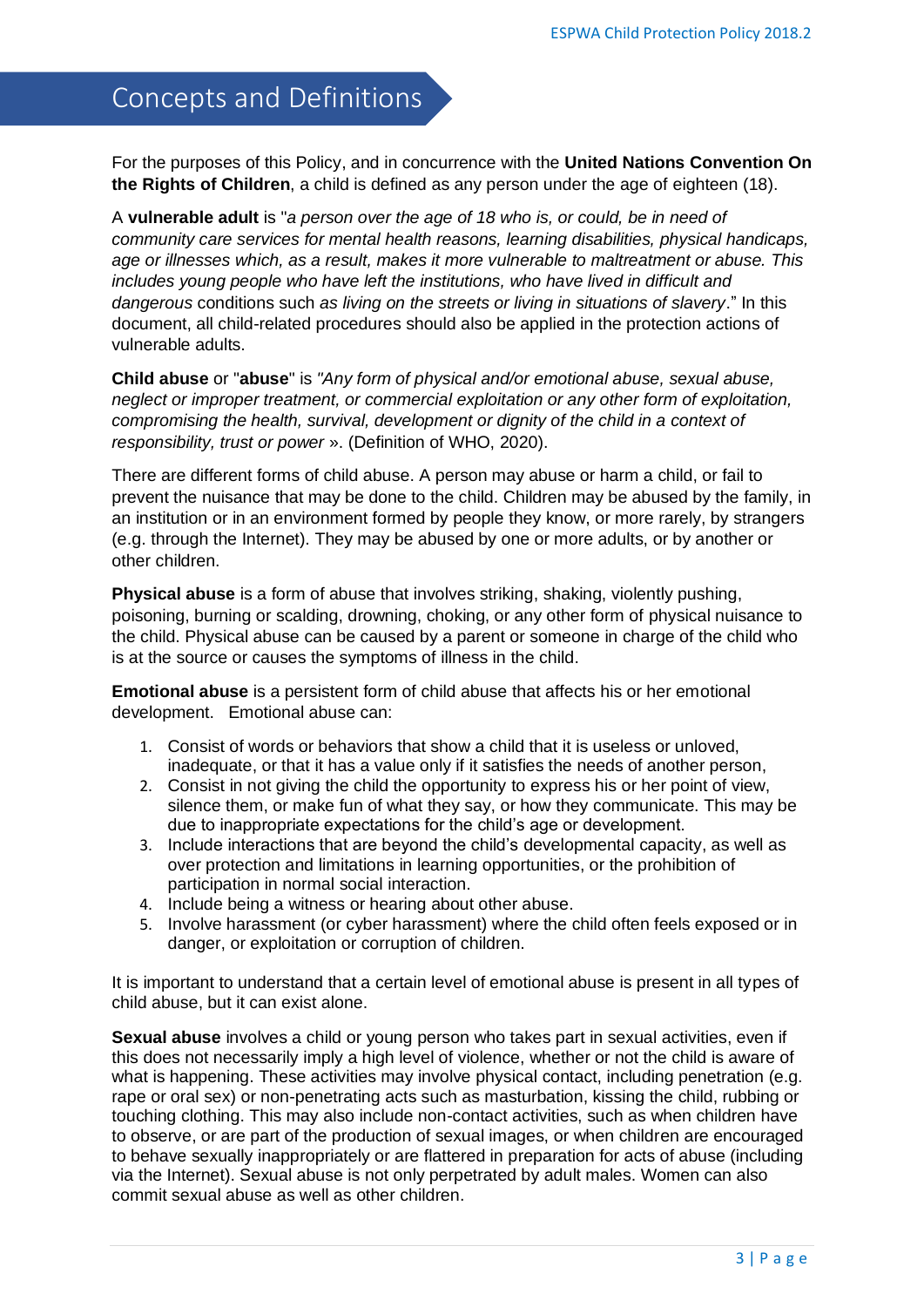**Sexual exploitation of the child** is a form of child sexual abuse. This happens when an individual or group takes advantage of a power imbalance to coerce, manipulate, or deceive a child or young person younger than 18 years in a sexual activity in exchange for something the victim wants or needs, or for an advantage over the victim. The victim can be exploited even if the sexual activity seems consensual. The sexual exploitation of the child does not always involve physical contact; this can happen through the use of technology.

**Negligence** is a permanent failure to meet the basic physical and/or psychological needs of the child, most often resulting in a disability of the child's health or development. Neglect may occur during pregnancy as a result of substance abuse of the mother.

Once the child is born, negligence may imply that a parent or person in charge of the child neglects to:

- 1. Provide adequate food, clothing, or shelter, including exclusion from home and abandonment,
- 2. Protect the child from suffering or from physical and emotional danger,
- 3. Ensure adequate supervision, including the use of inadequately responsible persons,
- 4. Ensure access to appropriate medical care or treatment, and
- 5. Meet, or lack of response to, the child's basic emotional needs.

**The historical abuse:** It is not unusual for people to talk about experiences of physical, sexual and/or emotional abuse, and/or neglect, only when they reach adulthood or when they feel safe. Historical abuse is defined as a situation where the child as a person, suffered a certain degree of physical, sexual and/or emotional suffering (through abuse or neglect), which was so intense that there should have been intervention of protective agencies in the life of the child and his family.

**Online abuse i**s any form of abuse occurring online – including through internet browsing, social media, online games, mobile phones and applications. Children may be at risk on the part of foreigners, or people they know. Children may experience sexual abuse, be coaxed, sexually exploited, harassed online or emotionally abused. Abuse can be online, or may occur partly in the real world.

**Intentional abuse** can be defined as abuse or abuse by negligence or by individuals in any care facility. Neglect and lack of ethics in professional practice must be considered. This can take the form of isolated incidents or can turn into systematic and visible abuse. Abusive actions include non-standardization of care; neglect to meet urgent needs, rigid routines; inadequate staff, incompetent or lacking in experience.

**Discriminatory abuse** is inappropriate behaviour based on the social identity of the person and affecting the dignity of the victim. This can be a persistent behavior or an isolated incident. The main problem is that actions or comments are perceived as diminishing or unacceptable by the person when motivated by discriminatory attitudes, feelings or comments. Abusive actions include racism, sexism, harassment based on disability or sexual preference.

**Child trafficking** is, according to International Law, "the recruitment, transport, transfer, maintenance, or reception of a child for the sole purpose of exploitation". A child is tampered with when he or she has been moved in or out of the country, by force or not, in order to exploit the child.

**Child labor** *"is often defined as the work that removes children from their childhood, their potential and their dignity, and which violates their physical and mental development. This refers to work that: is mentally, physically, socially or morally dangerous and bad for children; and interferes with their education by taking away the opportunity to go to school or forcing them to leave school prematurely, or asking them to combine their presence* at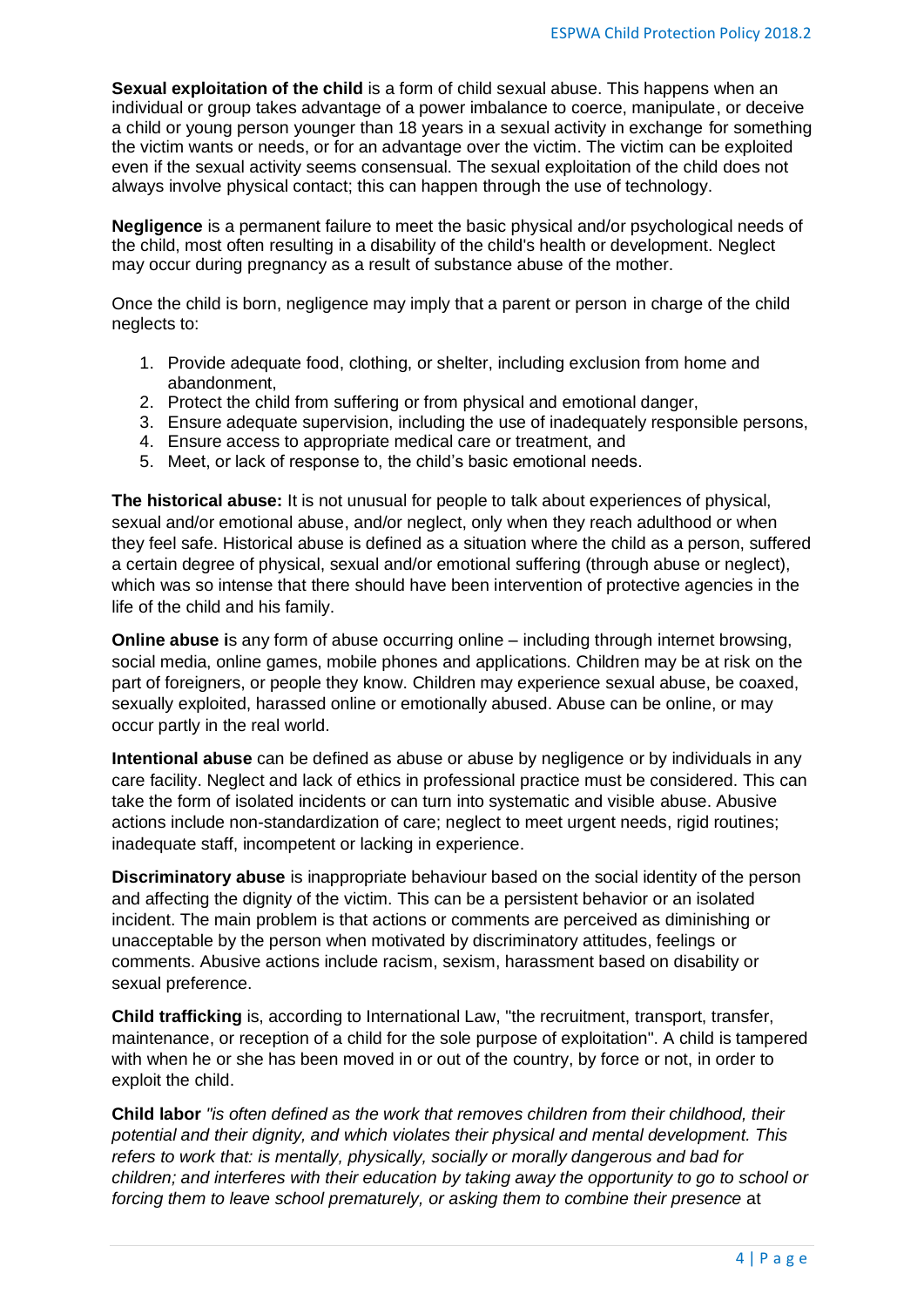*school with long days of hard work. In these most extreme forms, child labor involves slavery, separation from their families, exposure to diseases and dangers and/or having to fend for themselves on the streets of big cities – often at a very young age.*

### <span id="page-5-0"></span>Other vulnerabilities

There are some factors that can put children at greater risk of being abused. The presence of one or more of these factors does not necessarily imply that the abuse will occur, but rather increases the chances.

- 1. When there is an imbalance of power and control,
- 2. When there is a dependency on other people,
- 3. When there is a need for intimate care
- 4. When the burden of caring for a child becomes too heavy,
- 5. Living in the same house as a known abuser,
- 6. When there is a history of abuse in the family,
- 7. When there are people with a history of abuse of alcohol, drugs, or other substances, or mental health problems,
- 8. When there is a lack of knowledge of the rights of the child or what constitutes abuse,
- 9. In institutions that lack staff or training for staff, and/or supervision is inadequate,
- 10. Financial problems,
- 11. When there is a deterioration in the quality of life of adults in the home, for example, through the loss of a job, or through a disease,
- 12. When there are cultural differences and language barriers, and
- 13. When the behavior of a child or someone taking care of the child, is difficult or unpredictable.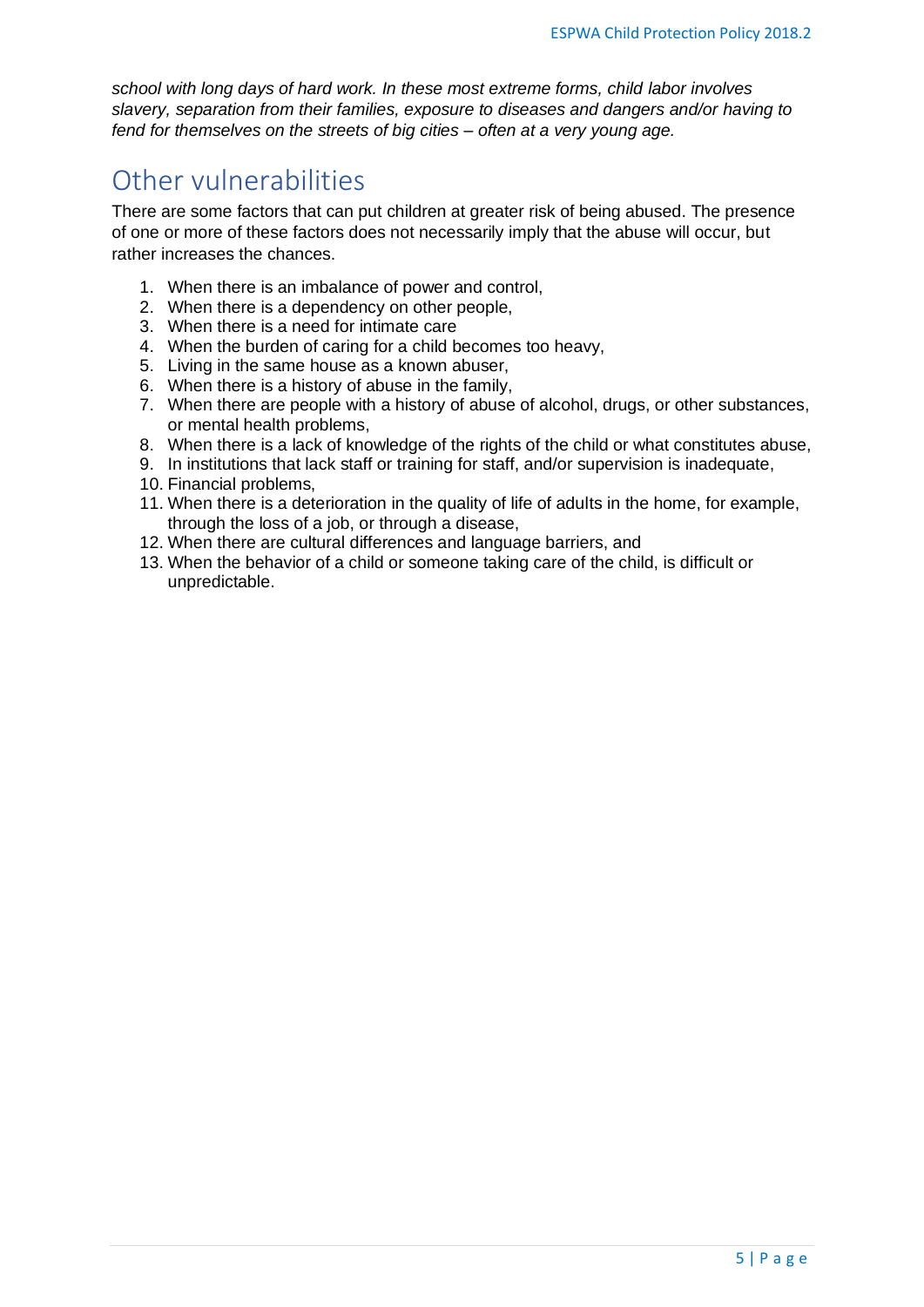### <span id="page-6-0"></span>Indicators or Symptoms of Abuse

It is important to remember that the presence of one or more of the following risk factors does not necessarily mean that a child is abused. However, that increases the possibility.

### **Physical abuse**

Most children will show cuts or bruises resulting from the usual activities of a child's life. However, an important indicator of physical abuse is the presence of bruises or injuries that cannot be explained, not matching with the explanations provided, or visible on parts of the body generally not exposed to this type of injury. A delay in seeking medical treatment can be a source of concern.

- 1. Open wounds, bruises, dents, black eyes, burns, bite marks, broken bones,
- 2. Untreated injuries to different degrees of healing or not treated properly,
- 3. Dehydration and/or malnutrition not related to a disease,
- 4. Weight loss
- 5. Dirty clothes or bed linens
- 6. Frame or lenses of eyeglasses damaged or broken and remaining unrepaired,
- 7. Physical signs of having been subjected to punishment or to have been attacked,
- 8. Improper use of drugs, overdose or under dosage,
- 9. Proof of self-inflicted injuries, sign of severe blood loss,
- 10. Depression or distant or emotionally removed behavior, and
- 11. Aggressive behavior.

### **Emotional abuse**

Signs and symptoms of emotional abuse include:

- 1. Feeling of impotence or powerlessness,
- 2. Hesitation to speak openly,
- 3. Confusion or disorientation,
- 4. Anger without apparent cause,
- 5. Sudden changes in behavior,
- 6. Unusual behavior sucking, biting, swaying,
- 7. Unexplained fear,
- 8. Becomes extremely withdrawn, non-communicative, or non-responsive,
- 9. Unable to play,
- 10. Afraid to make mistakes,
- 11. Harms self or others, and
- 12. Delay in emotional development.

### **Negligence**

- 1. Smell of feces or urine,
- 2. Dirty specifically deep dirt evidence of not bathing for a long time,
- 3. Redness, sores, lice,
- 4. Inadequate clothing for weather conditions,
- 5. Untreated medical conditions,
- 6. Weight loss or constant low weight,
- 7. Excessive consumption of free food,
- 8. Complaint of feeling tired,
- 9. Having few friends, and
- 10. Mention of being alone frequently or without supervision.

### **Sexual abuse**

1. Complaint of pain close to breasts or genitals,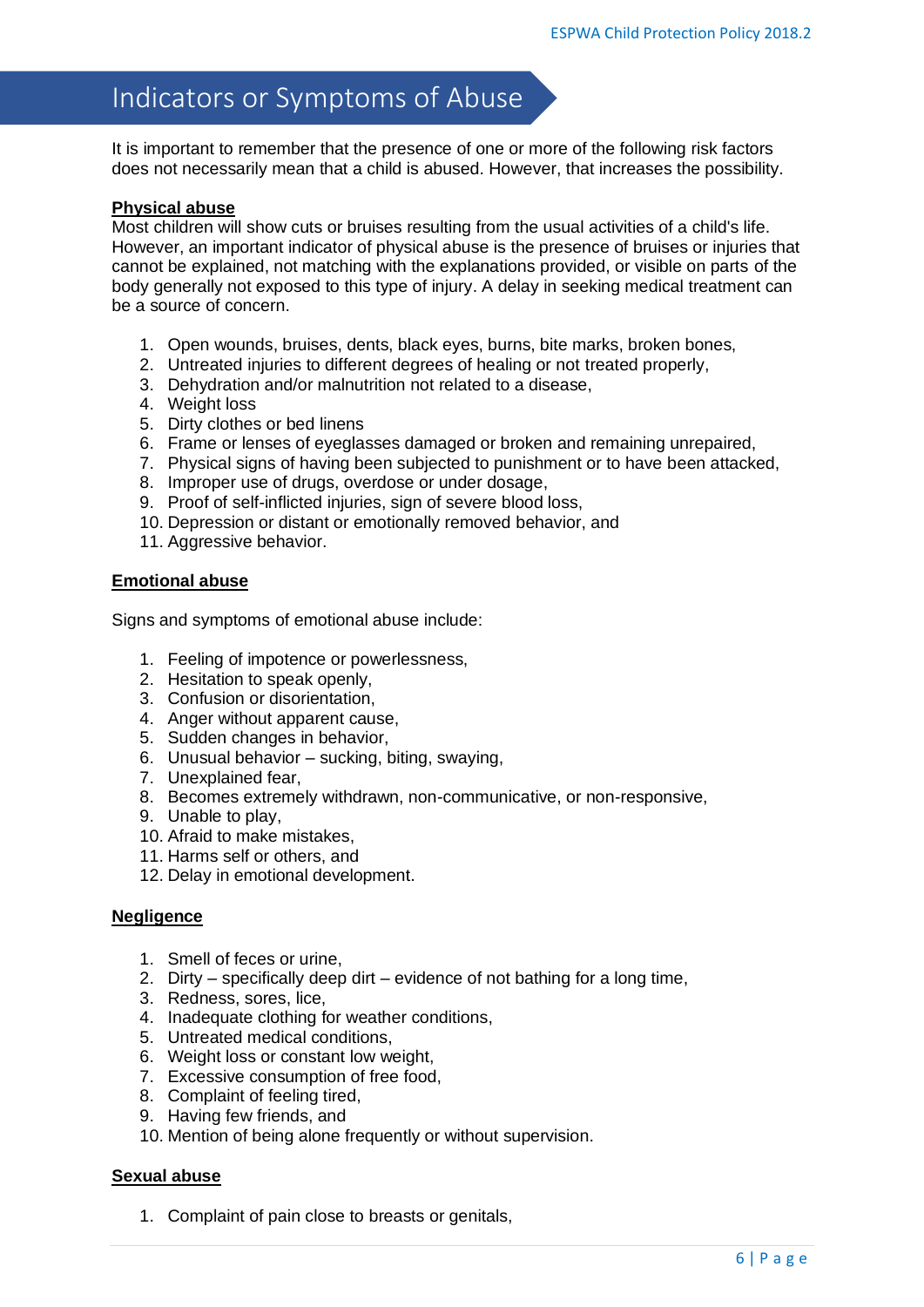- 2. Evidence of vaginal discharge or bleeding from anus,
- 3. Torn or stained underwear,
- 4. Irritation and scratching of the genitals,
- 5. A child saying he was attacked sexually, or raped, or that someone did something wrong,
- 6. Afraid of being left with a particular person or group,
- 7. Having nightmares,
- 8. Running away from home,
- 9. Have knowledge of sexual activities, or abuse, beyond their age or level of development,
- 10. Making sexual drawings,
- 11. Urinating at night,
- 12. Self-mutilation or suicide ideas,
- 13. To say that he/she has secrets that he/she cannot share,
- 14. Substance abuse,
- 15. Having sudden sources of money or gifts, and
- 16. Sexually explicit behavior towards adults.

#### **Institutional abuse**

The standards of care vary enormously throughout the world as well as the quality of supervision and regulations. ESPWA, as well as its partners, encourages governments to minimize the use of residential care and seeks to demonstrate that institutions demonstrating the following facts can be considered as not respecting the rights of Children:

- 1. Lack of flexibility, choices, or options,
- 2. Lack of opportunities for drinks or snacks,
- 3. Lack of dignity and respect,
- 4. Wounds, tears in the skin, dehydration,
- 5. Child looks neglected and smells bad,
- 6. Lack of clothing and toilet preparations for common use,
- 7. Inappropriate constraint,
- 8. Inadequate procedures for financial management,
- 9. Frequent change of staff,
- 10. Dirty and smelly infrastructure, especially toilets,
- 11. A staff member has a history of often changing jobs,
- 12. Intercepting mail and restricting visits,
- 13. Children subject to disparaging remarks,
- 14. Public discussion of personal topics,
- 15. Delayed response to requests for medical or personal care,
- 16. Missing or lack of documentation,
- 17. Excessive control of children and their activities,
- 18. Children are abusive towards the staff and towards each other,
- 19. High mortality rate,
- 20. Recurring diseases,
- 21. Children spending their days on their beds,
- 22. Lack of formal educational program,
- 23. Unsafe environment beds close to radiators, beds too small or inappropriate size, no emergency evacuation procedures in place, no fire extinguishers, children sharing their beds with other children with significant age differences or different sex, and
- 24. Unsafe practices such as children with disabilities eating unsupervised or alone.

#### **Discriminatory abuse**

Discriminatory indicators of abuse take the form of many other types of abuses mentioned earlier. The difference is that abuse is motivated by discriminatory attitudes, feelings or behaviour towards individuals or a group of children. There may, however, be non-intentional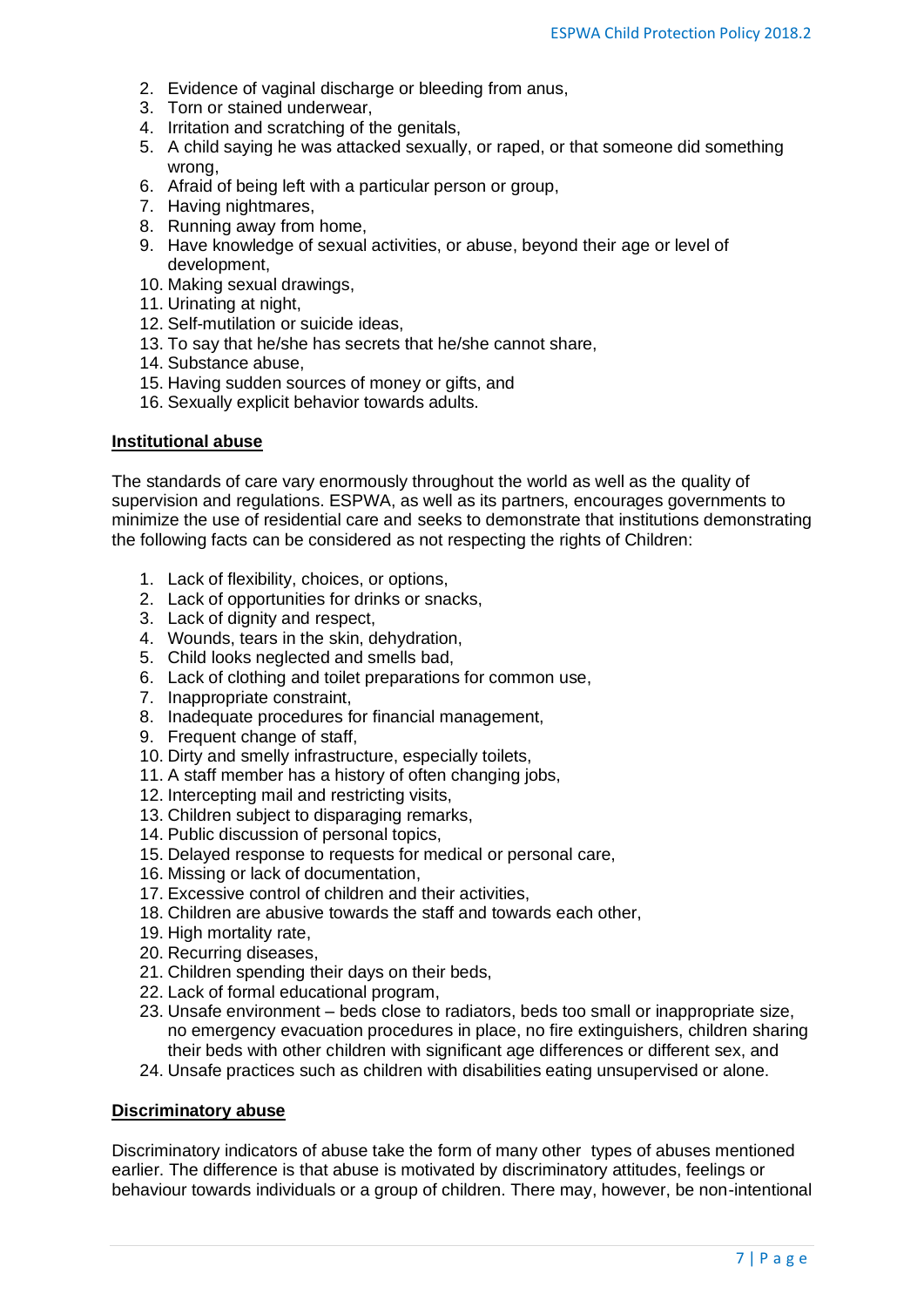discrimination such as lack of access to disabled children or lack of answers to their particular needs.

### **Online abuse**

Many signs that a child is abused are the same regardless of the type of abuse that occurs. A child may be a victim of online abuse if he or she:

- 1. Spends a lot of time online, texting, playing online, or using social networks,
- 2. Is withdrawn, annoyed or angry after using the Internet or having texted,
- 3. Remains secret about the people he/she is talking to, and what he/she is doing online or on their mobile phone, and
- 4. Has a lot of new phone numbers, texts, or email addresses on mobile phone, laptop, or tablet.

### **The Conditioning**

The conditioning of a child is the establishment of an emotional bond with him to gain his confidence for the purposes of sexual abuse, sexual exploitation or trafficking. Many children and young people do not understand that they have been conditioned or that there has been exploitation or abuse.

An aggressor can have any age – it may even be the same age as the child. Often, during conditioning, the aggressor offers something to the child; for example, food, drugs, alcohol, gifts, or simply affection, and the victim is led to believe that the perpetrator is a close and trusted friend. The following behaviours – although most are typical adolescent behaviour – may be signs of conditioning, especially when there are more and more changes in these behaviours in children or young people:

- 1. Being secretive about where he/she goes and with whom he/she speaks,
- 2. Often goes home late or does not go home at night,
- 3. Sudden change of appearance and wearing revealing or age inappropriate garments,
- 4. Having new possessions, such as clothes or cell phones, and not being able or wanting to explain how they were received,
- 5. Getting involved in drugs or alcohol,
- 6. Becomes emotionally unstable,
- 7. Uses sexual language or displays age inappropriate knowledge of sexual activities,
- 8. Has less contact with usual friends and spends more time with older friends or girlfriends,
- 9. Seems to be controlled by or obsessed with the cell phone, and
- 10. Switches to a new screen when someone approaches the computer they are using.

#### **Other signs and symptoms of abuse**

Here are other clues that might indicate that abuse is occurring or has occurred:

- 1. The child has no right to speak for himself or to see other people without the Guardian being present,
- 2. The Guardian shows an attitude of indifference or irrational anger towards the child,
- 3. The Guardian blames the child for things that are out of the control of the child (eg, incontinence),
- 4. There is a history of other people's abuse by the Guardian,
- 5. Guardian shows inappropriate signs of affection,
- 6. The Guardian causes excessive social isolation of the child,
- 7. In the case of an incident, the report of the Guardian and the child are incompatible or do not match, and
- 8. There are indications of unusual containment or constraint, for example, the child is in a room tied to a piece of furniture.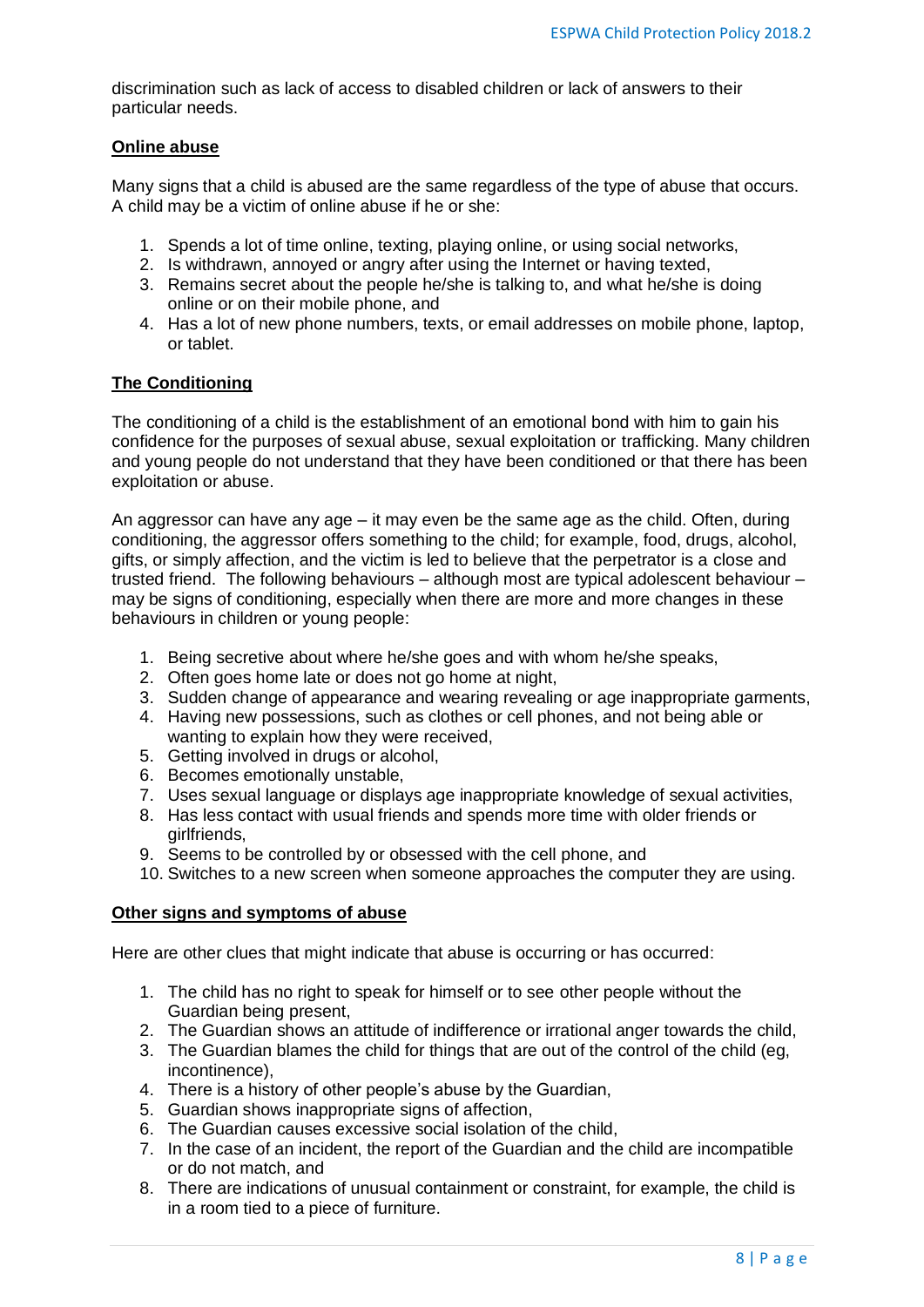# <span id="page-9-0"></span>Roles and Responsibilities of ESPWA

The Manager of Child Protection or the Manager of Operations for ESPWA (in that order) are the **designated point of contact** for the organization. As such both managers should have a good knowledge of child protection, and who has the overall responsibility for child protection issues.

All child protection issues of abuse and violence must be reported to the designated point of contact through the chain of command. As senior managers, these individuals are responsible for referring all incidents and reports to the Institute of Welfare and Research (IBESR) and the juvenile Protection Brigade (BPM) after a full investigation is completed (usually within 48 hours).

The designated point of contact in the ESPWA framework must have good knowledge of this child protection policy and the direct experience of working with children and young people. All employees must receive child protection training each year and upon onboarding of new employees.

The role and responsibility of this designated point of contact is to provide support to staff who work directly with children and youth, and to provide advice and response to any staff member who raises issues related to the protection of the children.

Depending on the level of comfort and experience of the designated point of contact, direct referrals may be made to the IBESR and BPM, and they can then inform ESPWA the proper direction.

In case of absence for leave, or illness, the ESPWA designated point of contact may designate another officer in the framework of the organization to take lead responsibility.

The personnel and volunteers at ESPWA all have a responsibility to identify and report any concerns of abuse or suspicion of abuse. Failure to report an observation, a report of an incident from a third party, an allegation that has been received, albeit uncertain, could result in disciplinary action.

If only one person who works for or with ESPWA is aware of a situation in which a child suffers, or is at risk of suffering, that person must always act.

### **It is not the responsibility of particular person who works for ESPWA to conduct an investigation process to determine the veracity of an allegation or concern.**

Any concerns regarding child protection and the well-being of children should be reported as soon as possible to the ESPWA designated point of contact.

Any person who has these concerns or fears should report such to the ESPWA designated point of contact:

- 1. Fears that a child is suffering or is likely to suffer abuse,
- 2. Has been informed by a child that he/she has been abused or is likely to be abused,
- 3. Is aware of an allegation that a child has been abused, or is at a serious risk of being abused should immediately inform the designated point of contact of ESPWA. The designated point of contact of ESPWA should collect all relevant information in order to process it and follow up with the IBESR and/or BPM.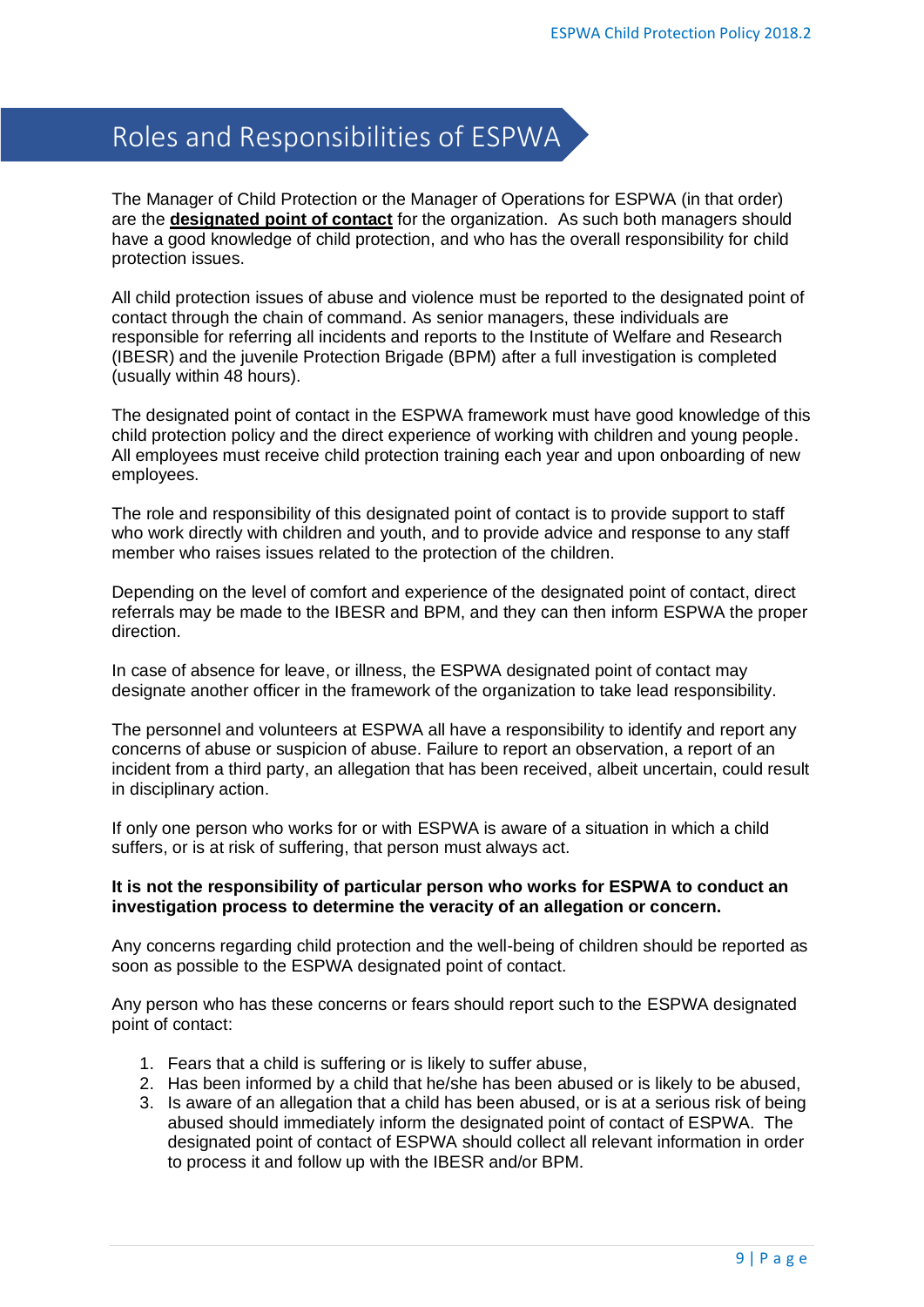- 4. ESPWA should respond to allegations of abuse of an abuse that would have occurred during childhood (an historical abuse) in the same way (and with the same concern and attention) as it responds to a current allegation of abuse because:
	- a. It is likely that a person who mistreated a child or children in the past has continued and continues to do so,
	- b. It is likely that the person who has been abused needs support, and
	- c. A criminal prosecution could be started if sufficient evidence can be gathered.

A staff member who has a concern about a risk posed to children should report this concern to the designated point of contact of ESPWA. The designated point of contact is available to provide advice and direction. The staff member should not feel embarrassed to raise backup issues, and if it is not possible to contact the appropriate person in the chain of responsibility, the staff member should not hesitate to contact the next person in the chain of responsibility.

If a child is believed to be exposed to an RIFA because of a member of ESPWA, or a member of the staff of the latter, it is necessary to inform the designated point of contact of ESPWA immediately.

Reporting a colleague's behavior is often awkward. The employee may be concerned that he is overreacting or that he is wrong to act on his concern. It is important to consider the possible consequences of inaction if the concerns are well-founded. An information policy is used to protect the staff member if a well-established concern is found to be wrong.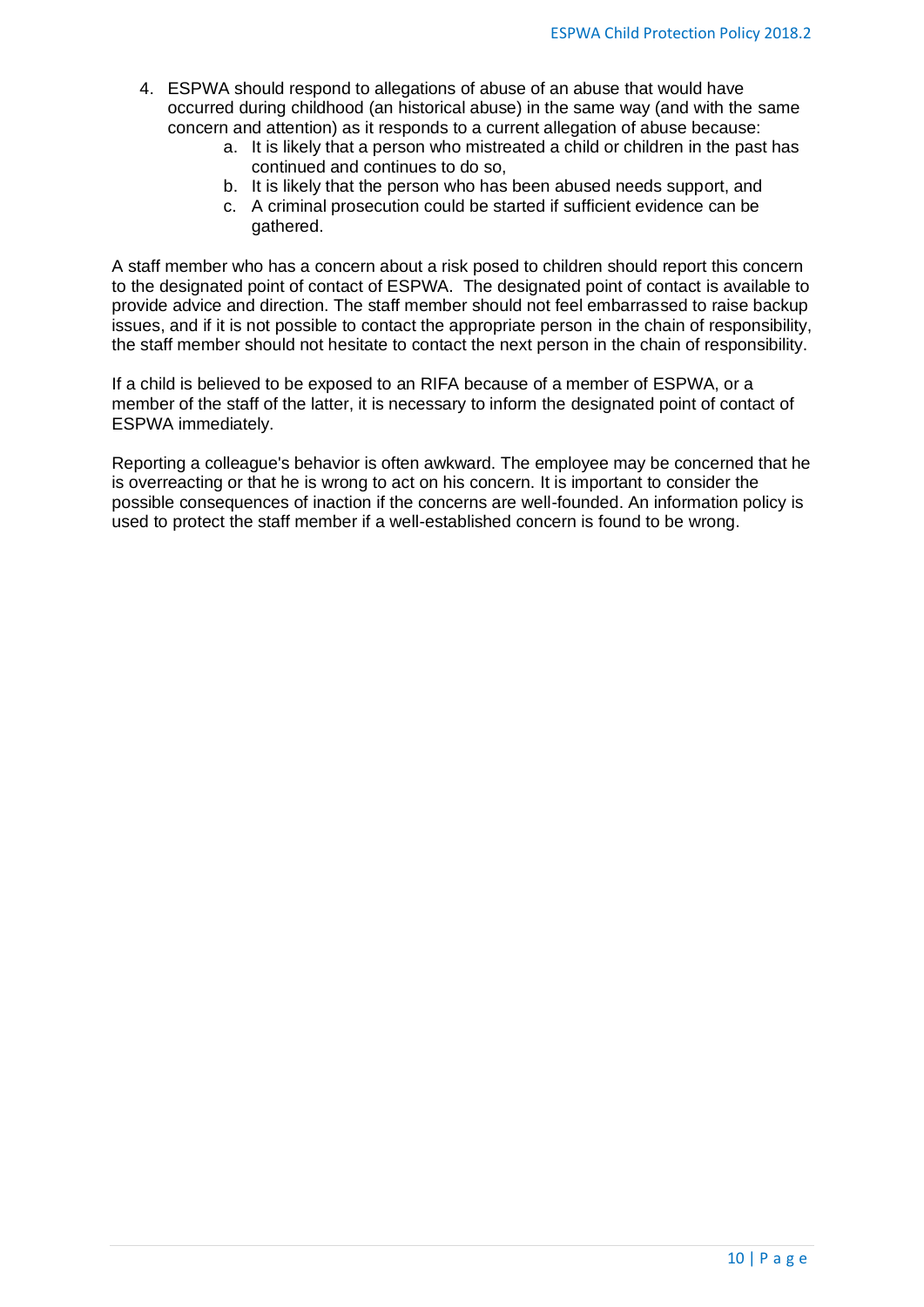# <span id="page-11-0"></span>Responding to a Report of Abuse or Neglect

Often a child does not disclose his or her concerns about abuse to senior staff, but rather to the members of the staff he knows and whom he trusts. It is then important for staff to know how to respond if a child discloses abuse or neglect, or if the general behaviour of the child leads to a staff member asking if all is well and the child is making a disclosure. The staff member should:

- **1. Listen carefully.** The majority of children have difficulty talking about abuse. If the child has found the courage to talk to you it is because he believes that you can help him. It is not during this important conversation with the child that one must try to guess whether what he is saying is true or not.
- **2. Let the child set the tone of the conversation.** Try not to ask questions (unless you need to clarify what the child says). Do not step in to fill breaks in the conversation. Let the child tell you as much as he wants without interrupting. Encourage him to continue the conversation by nodding his head and keeping eye contact with him.
- **3. Once is enough.** Once it is obvious that you will have to report what the child told you, do not ask him to repeat his story. Make sure that the child knows that you are taking what he is telling you seriously and that you are going to ask for help from someone who knows what to do in this kind of situation.
- **4. Be honest.** Answer as honestly as possible to the questions the child asks you. If you do not know the answer to a question, tell the child that you do not know but that you will try to find the answer.
- **5. Do not investigate or confront.** You are responsible for the transmission of information-not for an investigation. Do not confront the alleged aggressor as this could lead to difficulties for the police in a possible investigation.
- **6. Privacy.** Do not promise the child to keep secret what he tells you about an abuse. You will surely need to share this information to keep the child safe. If the child only wants to talk to you if you guarantee that the conversation will be confidential, tell them that if they or someone else is in danger of being injured, you will have to share what they say.
- 7. **Injury.** If the child is proposing to show you injuries, illustrate the locations of the wounds on a diagram of the body map. Discourage the child if he wants to show you injuries on the intimate parts of his body.
- **8. Reassure.** Reassure the child that he was right to report his concerns and that the case will be taken seriously. Tell him what you will do as the next step. Tell him who will be there to support him in the process, and keep him informed of what is going on.

### *Generally, you should listen, offer your support, and transmit any pertinent information.*

If an adult discloses a historical abuse, the same rules apply: The staff member should listen and gather information in a neat manner, reassuring the adult that is believed and taken seriously. The adult should be told that the case will be reported to the local child welfare services in order to protect the other children.

### **Reporting and response process**

The recording of the details is important and should be completed as soon as possible after disclosure. We should use an ESPWA report form to report any concerns about child protection by providing as much information as possible. Instructions for filling the form will be attached to this one. The key elements are as follows:

- 1. Record the date, time and place of disclosure.
- 2. Save the date and time that you created the report document.
- 3. Sign the report document including your name and position in capital letters.
- 4. Make sure that the document is readable.
- 5. Keep your personal copy of the document in a safe place where no one else has access to it.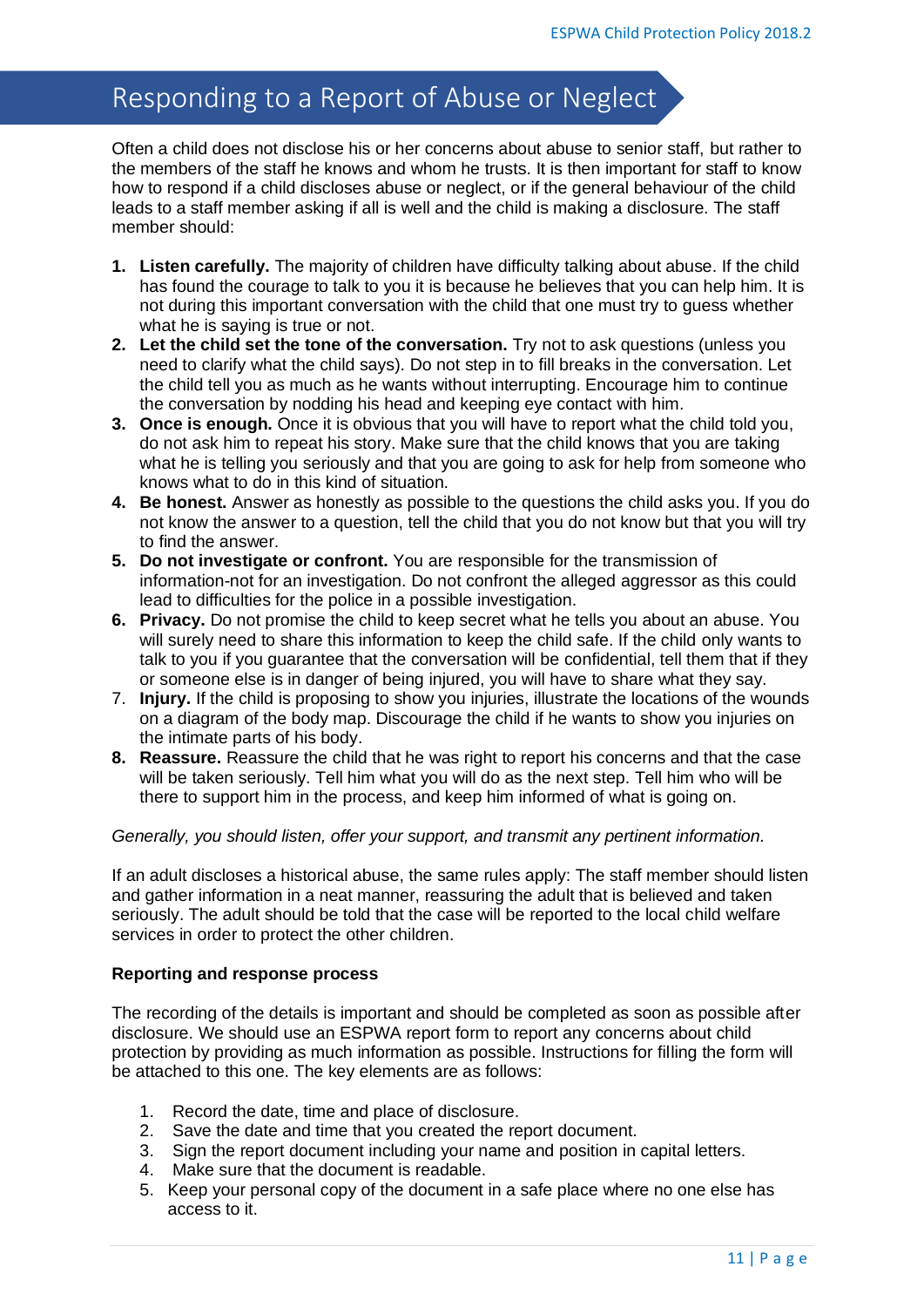- 6. Make sure that the document is as correct as possible. Do your best to remember words used by the storyteller and save them, without being bothered by vulgar words or trying to clean up the language that was used.
- 7. Distinguish clearly between the facts that the storyteller has told and any comments you wish to make about these facts.

This process should be followed for historical abuse reports such as for children or vulnerable adults.

Within 48 hours after disclosure, any concerns should be recorded on a report form and sent to the designated point of contact of ESPWA. The documents in question must be kept safe so that only the designated point of contact of ESPWA and the members of ESPWA Management have access. The designated point of contact of ESPWA should keep records of all incidents and concerns, actions taken and results. We will trust all this to inform the development of a good backup practice.

### **Support for staff and volunteers**

Staff members who respond to a child protection concern, especially those who respond to an abuse disclosure in children or adults, will have the opportunity to report on their responses and discuss, if they wish, the feelings and emotions that the experience has caused for them. The designated point of contact of ESPWA and other members of ESPWA management will offer support. If requested, and if appropriate in the circumstances, a referral to an external agency could also be made for counselling and support services.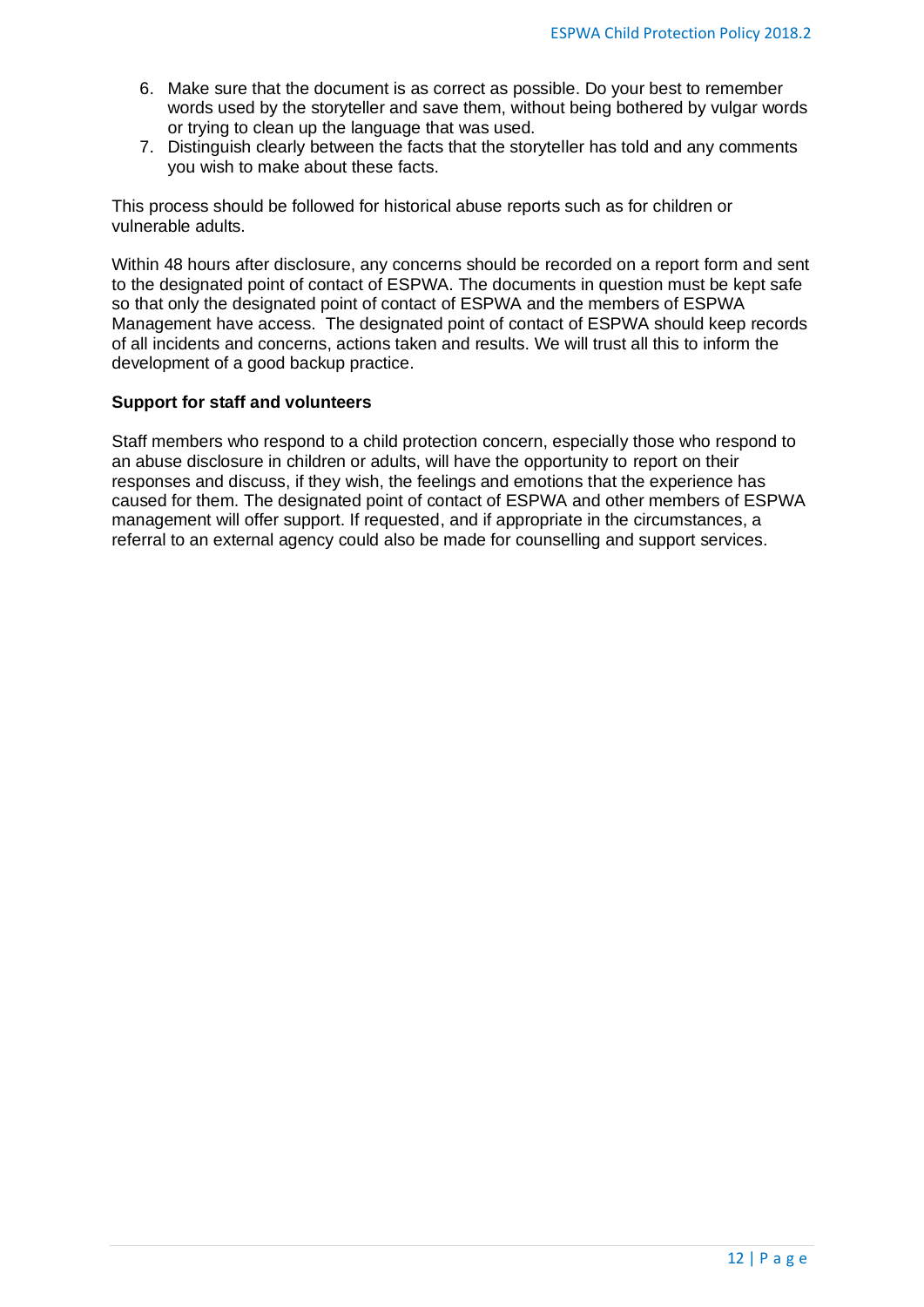### <span id="page-13-0"></span>Code of Conduct

**No ESPWA staff members or volunteers** should behave or act in a way that could be a bad practice or could harm vulnerable children or adults. We have to consider the damage that could be caused directly and indirectly.

**All staff members and volunteers** must have read and understood the child protection policy and must sign an agreement to implement the policy in all the work they do.

### **Physical contact with Children**

- 1. Always wait for the child to start any physical contact, if any.
- 2. Never strike a child or punish him physically (including the use of restraints to contain behaviour).
- 3. Never participate in fighting or wrestling games.
- 4. Never help the child with his or her personal care activities (such as dressing, bathing, etc.)
- 5. Never participate in games of a sexually provocative character, nor allow them, and never behave in a way that could be seen as inappropriate or sexually provocative.
- 6. Never sleep in the same room or bed as a child you work with.

### **Interactions with Children**

- 1. Always be aware of the power relationship between an adult and a child and avoid any action that might exploit it.
- 2. Be aware of the body language of the child or young person when communicating with him or her and pay special attention to any anxiety or discomfort that he or she demonstrates by responding appropriately. Discuss any concerns with the focal point (abuse and violence).
- 3. Never discriminate, or show a different or preferential treatment towards particular children by excluding others.
- 4. Never give gifts to a particular child. If it is appropriate to offer a gift, offer it to the whole group. Do this only with the prior approval of the local agency.
- 5. Treat all children equally, regardless of age, sex, disability, religion, sexuality, etc.
- 6. Do not make suggestions, advice or promises, or use language, which is inappropriate, offensive or abusive to or against children.
- 7. Never exchange money, goods or services for sexual intercourse with a child.
- 8. Never participate in any activity or behaviour that is illegal, aggressive, abusive, or that could constitute a danger, or tolerate this type of activity or behaviour.
- 9. Never consume alcohol or smoke in the presence of children.
- 10. Do not take pictures or videos of children unless you adhere to the media guidelines.
- 11. All staff who work directly with children and young people should have a working mobile phone. They should use this phone exclusively to communicate with children and young people.
- 12. Staff should never give their personal phone numbers to the children and youth they work with.
- 13. The above rule also applies to e-mail addresses. Staff should use their computers and work email addresses to communicate with children and youth and not give them their personal addresses.
- 14. To the extent possible, communication with children and young people should be done during normal business hours.

### **Social media**

- 1. Do not post images or share personal information about beneficiaries in your social media accounts.
- 2. Don't be ' friends ' with children in your personal social media accounts.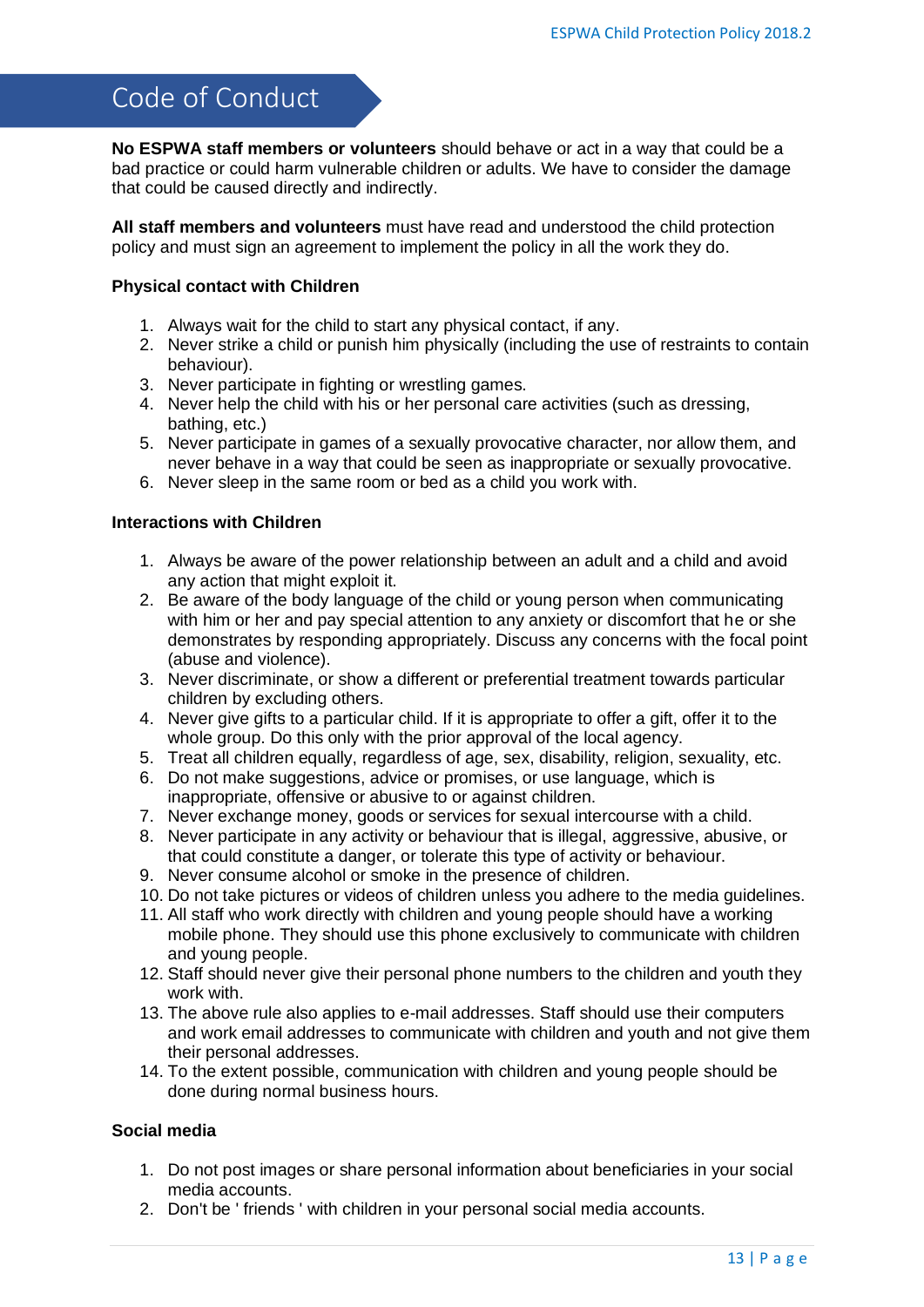- 3. Do not post images or share personal information with the children you work with.
- 4. In all your communication with children and young people, act in a professional way.

#### **Risk Management**

- 1. Be aware of situations that might pose risks and take active steps to reduce them.
- 2. Report concerns or suspicions of abuse or abuse in a child immediately, following the reporting process described in this document.

### **General behavior**

Staff members must not:

- 1. Consume alcohol while they are responsible for children or young people (including evenings while children are asleep as members may be called in case of an emergency).
- 2. Discuss their own personal relationships with or in the presence of children or their families.
- 3. Discuss their personal relationships in inappropriate places or contexts.
- 4. Discuss any confidential information about the children, their families or ESPWA In inappropriate places or contexts.

If, in spite of the measures mentioned above, a staff member fears that a child has developed a relationship with him that he deems inappropriate, for example, a relationship of dependency, parental figure or sexual feelings, the staff member should speak immediately with the designated point of contact of ESPWA.

The situation needs to be treated in a discreet manner to avoid anxiety or discomfort to the child or young person. In most cases where the child has been attached to a staff member, this member should stop working with the child and the child should continue to work with another staff member.

The concept of professional boundaries should be explained to the child, but only if he is old enough to understand it and if the explanation will be beneficial to him so that he does not feel abandoned. There is also a need to provide support to the staff member in question.

The likelihood of this happening can be reduced if staff members follow the Code of Conduct above, if they are candid from the outset with children and young people that their role is a professional role, if they do not share their addresses or personal telephone numbers, and if they avoid divulging personal information to their charges.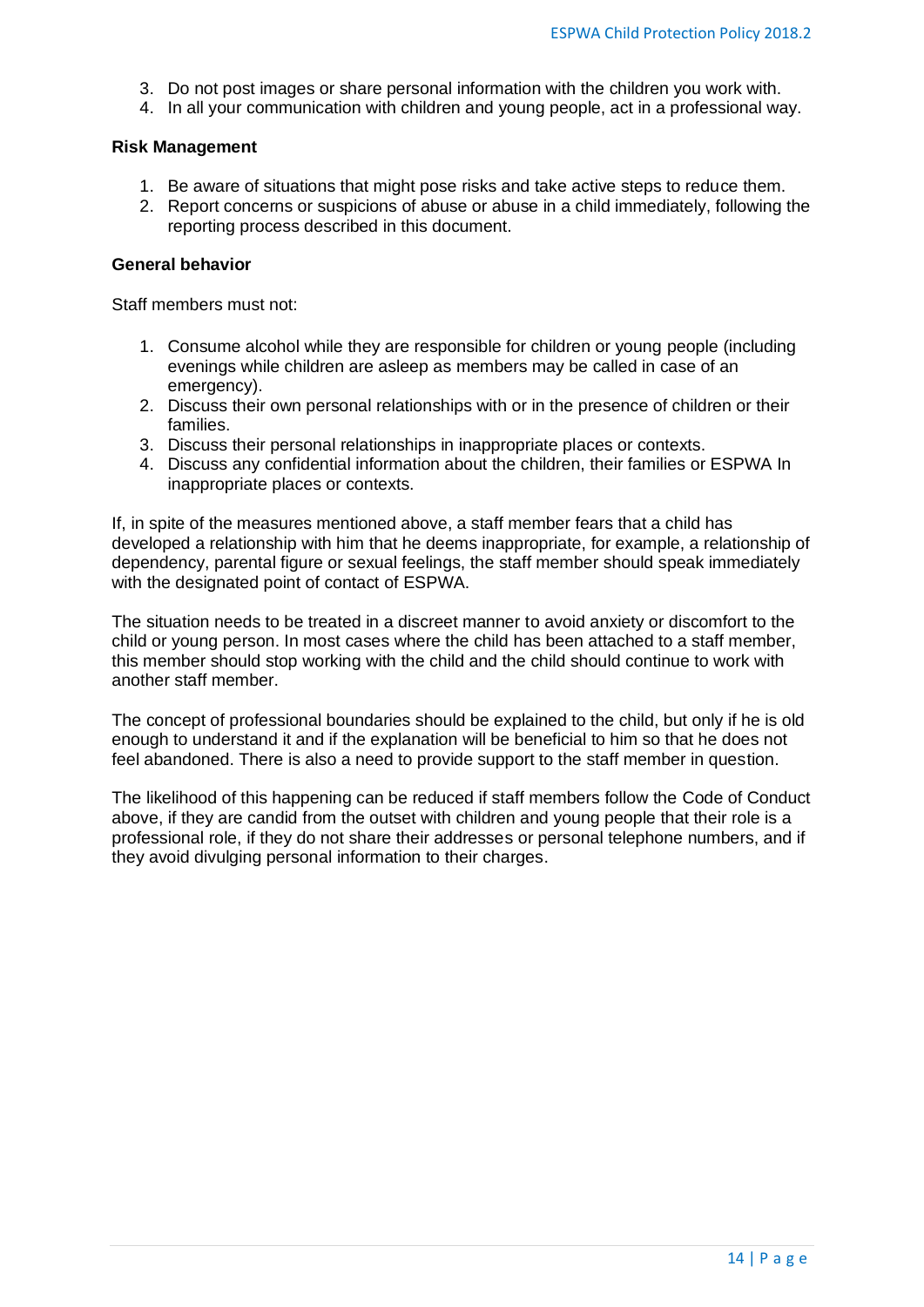### <span id="page-15-0"></span>Institutional Care

- 1. All children who are resident in a room, should have their own care plan and an updated personal assessment, including a risk assessment and a plan to address the identified risks. Staff should read the assessment and the child care plan before working with them.
- 2. All staff members should respond consistently and in an agreed manner when working with a child who demonstrates a difficult behaviour.
- 3. Staff should have an opportunity to report with a manager following a situation or incident in which they reacted to a child's difficult behaviour.
- 4. Staff should know where all children and youth are at any time and should report a disappearance to the organization's management as soon as they find out. The management of the organization will decide whether to report the child's disappearance to the competent authorities and/or the child's family according to the situation of the child.
- 5. There should always be at least two staff members working in each room, including night staff.
- 6. There should always be a guard manager who can support the staff in case of an emergency.
- 7. Children should be listened to well and given the opportunity to report any allegations as soon as possible. Staff members should immediately report any allegation of abuse to the focal point (abuse and violence).
- 8. All staff should be aware of child protection procedures and know how to report a concern about it.
- 9. Management should make it very clear to staff that it will support them if they raise a child protection concern for another staff member, even if the concern is found to be wrong.
- 10. The manager should work to build a strong backup culture in the home, where children are listened to, respected and involved in the development of the home and in making decisions about it.
- 11. Staff should encourage children to express their views as to whether they feel safe at home and outside. Staff should support children in understanding how to seek help in order to stay safe and that the home is an environment that promotes this.
- 12. Staff should support children to understand what abuse is. They should be given information on how to report abuse and any concerns about possible abuse.
- 13. All staff will have a monthly conversation with a manager in which child protection is permanently included on the agenda.